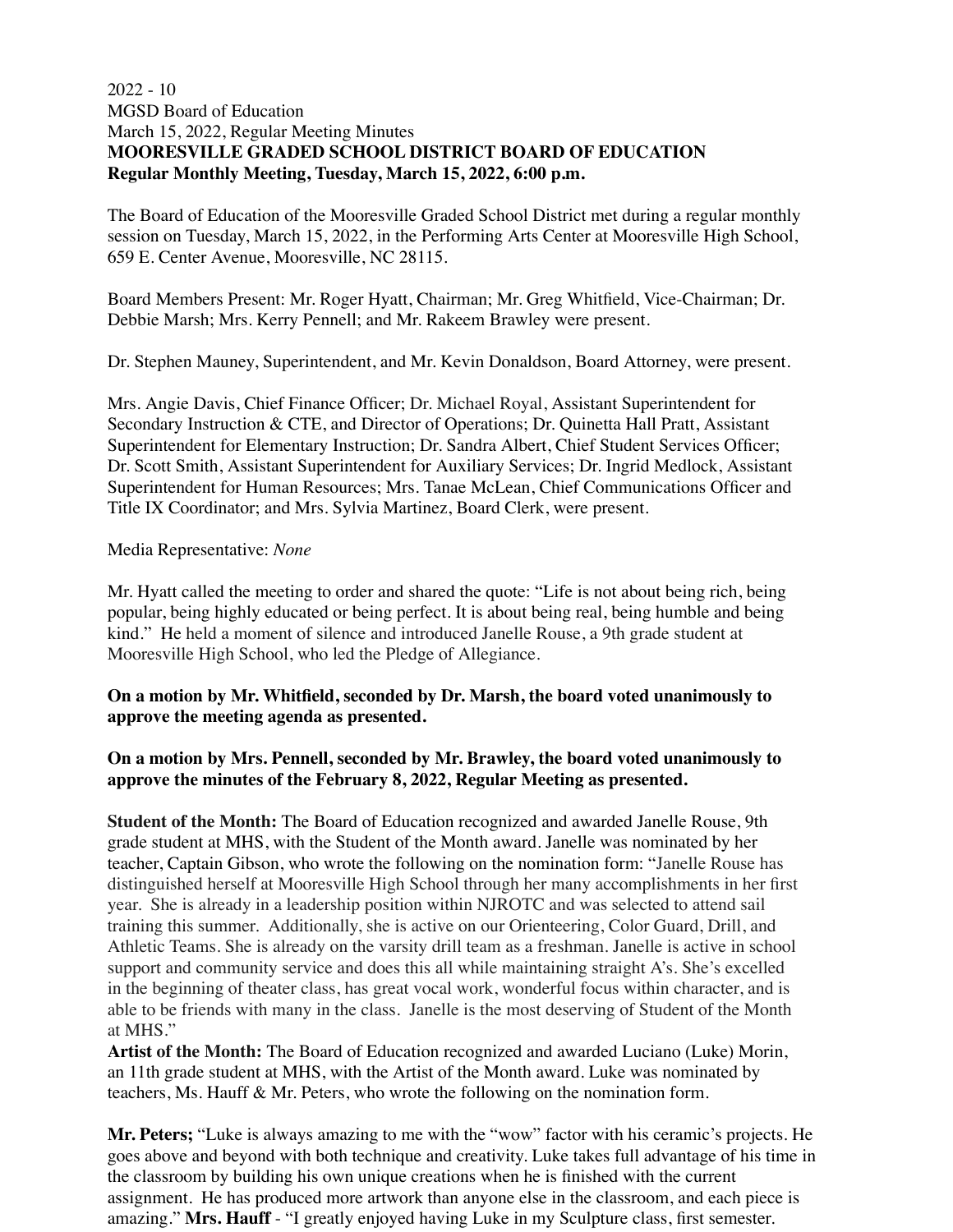the classical building his own unique creations when  $\mathbf{r}$ assignment. He has produced more artwork than anyone else in the classroom, and each piece is amazing." **Mrs. Hauff** - "I greatly enjoyed having Luke in my Sculpture class, first semester. Michelangelo said, "Sculpture is the noblest art." Just like Michelangelo, every sculpture Luke created is amazing! He definitely has a magical touch when it comes to working threedimensionally. Even more impressive than Luke's artistic talent is that he is an all-around awesome student. He is always polite, on-time and on-task. He is a great example for other students. He always challenges himself and sets the bar higher, but he is also humble and always willing to help others. My favorite sculpture by Luke is his paper-mâché Girraffetopus, an imaginary animal in the style of Mexican Folk Art Alebrijes. (al-a-brie-hes). This sculpture is currently in the Mooresville Artists Guild's Youth Art Show and will be on display until the end of March."

**ABCD Award(s):** The Above and Beyond Call of Duty Award was presented to Ms. Ashley Clinard, School Nurse at Mooresville High School. Ms. Clinard was nominated by the Administrators at MHS, who wrote the following on the nomination form; "Ashley Clinard is the absolute definition of an employee with a servant's heart. While nursing is by definition a profession of care, Ms. Clinard takes that to the next level. Nursing for Ashley is not a profession, but it is obviously a calling." "Mooresville High School has almost 2000 students and over 100 employees. With a school this size, she has managed everything from administering prescription medications to students, to being a first responder to medical emergencies, to quarantine, contact tracing, and recording positive COVID cases. More importantly, Ashley does it all with a smile and the highest level of professionalism and care that anyone could ask for. There is no task too big or too small that Nurse Ashley is not willing to help out with, all while being a source of positivity and light for MHS." "We're not just honored, but we are blessed to have Ashley as the school nurse for Mooresville High School. She has earned the love and respect of not only the staff and students, but also the parents of Mooresville High, and for this reason, we are nominating her for the ABCD award. She is truly worthy of this and many other accolades. She is the very definition of a Blue Devil!"

### **Instructional Highlights: MHS - "**Strategies Used to Reconnect and Re-Engage Students Post COVID."

Mr. Luke Brown, Principal at MHS, shared that plans to reconnect and re-engage students at MHS are underway to help address students' mental health concerns and instructional loss caused by COVID. He advised that the MHS plans will be implemented beginning with the 2022-2023 school year and will include: daily focus on the instructional and social and emotional loss caused by COVID, closing learning gaps, and building relationships with students. Mr. Brown introduced Ms. Carmendy, Instructional Coach & Ms. Trahan, the math teacher at MHS, who presented the MHS Standards Based Grading Presentation. Ms. Carmendy provided the strategies being used to help reconnect  $\&$  re-engage students at MHS includes relationship building strategies, PEAK strategies, scaffolding chunking & processing strategies, and exploration of Mastery Locks & Standard Based Grading. Mrs. Trahan provided an overview of the Standards Based Grading System and advised that she is currently piloting a Standards Based Grading classroom to help reengage her Math 3 students. Mrs. Trahan reported that the Standards Based Grading shifts the focus from grading for compliance to grading for mastery of the concepts. She provided a comparison of the Traditional Grading System vs. Standards Based Grading System, discussed the rigor of mastery checks, and shared that the Standards Based Grading System raises the floor for grades to eliminate students' "no hope" mindset in the classroom. Lastly, Ms. Trahan shared that her students like the new grading system and presented a brief video of her students being interviewed and expressing their thoughts and positive experiences with the new Standards Based Grading system.

**Schedule Next Meeting:** The next regular school board meeting will be held on Tuesday, April 12, 2022, at the Performing Arts Center at Mooresville High School at 6:00 p.m.

# **Staff Reports:**

A. **Construction Report:** Dr. Royal provided an updated construction report and advised that the gymnatorium construction at Park View Elementary is progressing nicely. South Elementary experienced a delay in the gymnatorium construction due to a delay in the Mason's arrival, but the issue has been addressed and construction is progressing well. He reported that the foundation  $\&$  site work continues at the new Selma Burke Middle School,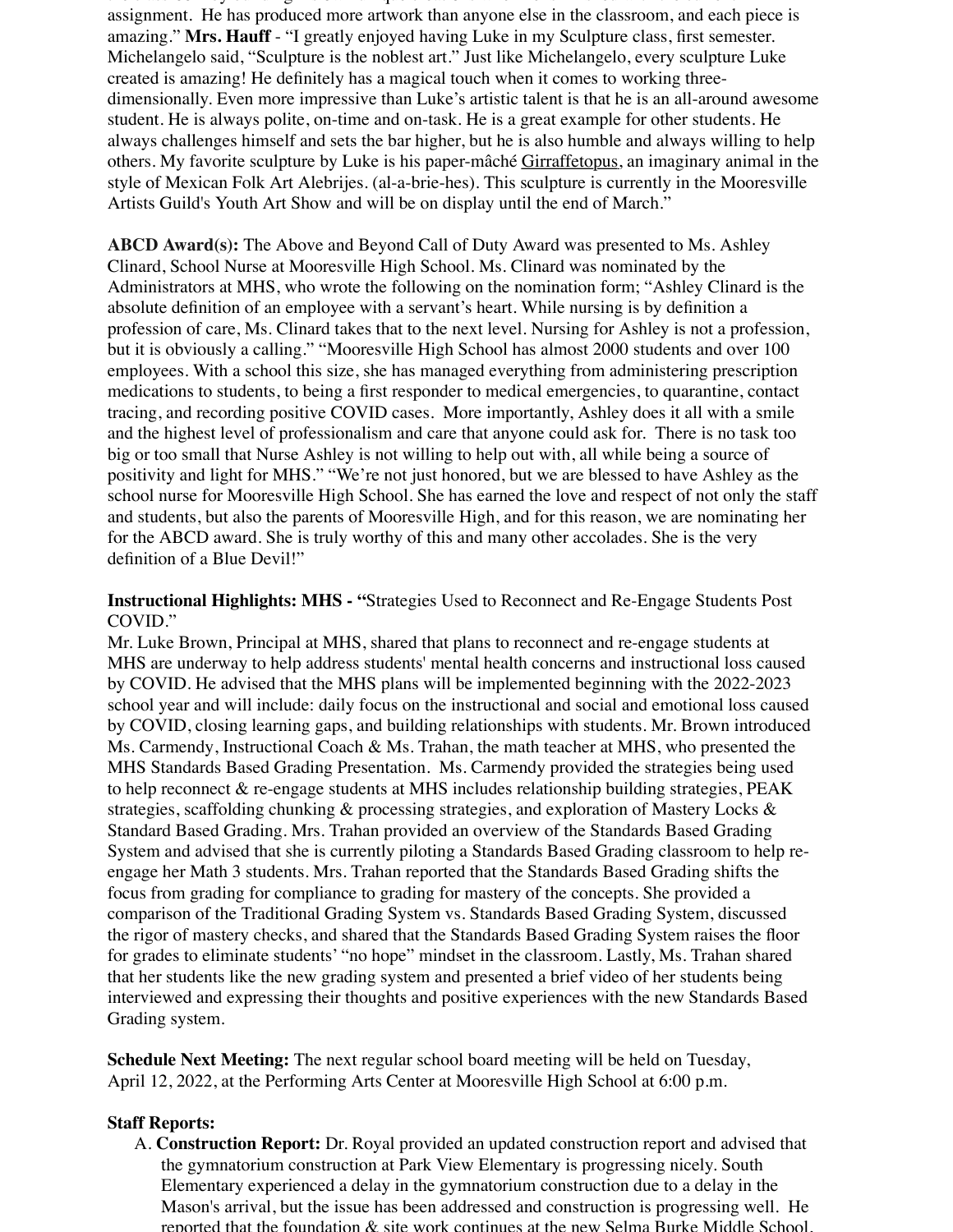Elementary experienced a delay in the gymnatorium construction due to a delay in the Mason's arrival, but the issue has been addressed and construction is progressing well. He reported that the foundation & site work continues at the new Selma Burke Middle School, and the campus is starting to take shape. Dr. Royal provided an operations update and shared that he recently attended the Iredell County Municipalities Planning Retreat event to discuss the future growth in the county, with Dr. Mauney and Mr. Hyatt, representatives from the Towns of Mooresville, Troutman, Statesville, County Commissioners, and leaders from the Iredell-Statesville Schools. He provided an MHS & MMS athletic update, advised both schools had strong winter athletic seasons, and shared the final team and individual season results. He advised that the spring athletic season at MHS is off to a good start, and MMS will start their spring games the week of March 21, 2022. Dr. Royal thanked all of the coaches and congratulated Coach Moore for being named the Boys Basketball Conference Coach of the Year. Lastly, Dr. Royal shared that March is National Athletic Trainer Appreciation Month and expressed his appreciation for the MMS & MHS Athletic Training Teams, specifically the Athletic Trainers, Ms. Tonoka and Ms. Pierce, for their hard work and effort in keeping our coaches and student athletes healthy and safe.

- B. **Auxiliary Report:** Dr. Smith provided an updated auxiliary report and shared that the Transportation Department continues to face challenges with bus delays due to the bus driver shortage and the recent loss of 4 additional bus drivers due to illnesses and retirements. He shared that due to the bus driver shortage, the transportation department recently re-did the district bus routes and reduced the number of buses running from 42 to 35. Emails have been sent to parents advising them of these transportation changes. Dr. Smith shared that the students have returned to eating meals in their school cafeterias, and the School Nutrition department has made the necessary adjustments to school menus to cope with supply chain shortages. Dr. Smith reported that the Technology Department has been busy implementing the new district-wide phone system conversion and they have completed the conversion at 4 schools. He anticipates the conversion will be completed by this summer. Dr. Smith reported that the Maintenance Department is working on various spring projects throughout the district, the Before and After School Program (BASP) has begun its summer enrollment, and School Choice information for the 2022-2023 school year will be sent to parents on March 22, 2022. Dr. Smith was pleased to announce that he has applied for and received a Safety Grant that will be used for various safety projects throughout the district. These safety projects will include replacing the PA systems at Park View Elementary and South Elementary; additional security cameras at all schools; and repairing locks at MIS. Lastly, Dr. Smith indicated that MGSD has applied for a Needs Based Capital Building Fund from the State, and if received, MGSD will utilize those funds for various renovation projects throughout the district.
- C. **Instructional Reports:** Dr. Pratt provided an Instructional & Curriculum update for the K-6 grade levels and shared that the K-6 schools are ready to finish the 4th quarter strong. She advised that the last session of the 2021-2022 MGSD Assistant Principal Leadership Academy was completed last month, and shared some of the discussions and trainings provided to the assistant principals at the AP Leadership Academy included the following: they completed a book study on "Culturally Responsive Teaching and the Brain,"; discussed the importance of building relationships with students; received curriculum updates; learned more about the MTSS problem-solving process, and reviewed educational resources. Dr. Pratt shared that the 2022-2023 online Kindergarten registrations began on February 21, 2022, 210 rising kindergartners have already pre-registered, and the (KRS) Kindergarten Readiness Screening will be held at each elementary school on April 25, 2022. Dr. Pratt reported that the 3rd grade Gateway Projects of famous historians at Rocky River & South Elementary went well, and Park View Elementary will present their Gateway Projects on March 24th & March 25th. 6th Grade Gateway Project Presentations will be held soon, and dates will be provided shortly. She shared that Read Across America Week was a huge success throughout the district, with many fun activities  $\&$  events held at our schools. She thanked the board members, staff, and community members who participated and volunteered to read to our students. Finally, Dr. Pratt shared that, in preparation for the 2022- 2023 school year, rising 7th grade students from MIS & EMIS will tour MMS from March 21 - March 22, 2022 and will register for their elective classes on March 25, 2022. Dr. Royal provided an update on the secondary grade levels and advised that the data meetings at MHS,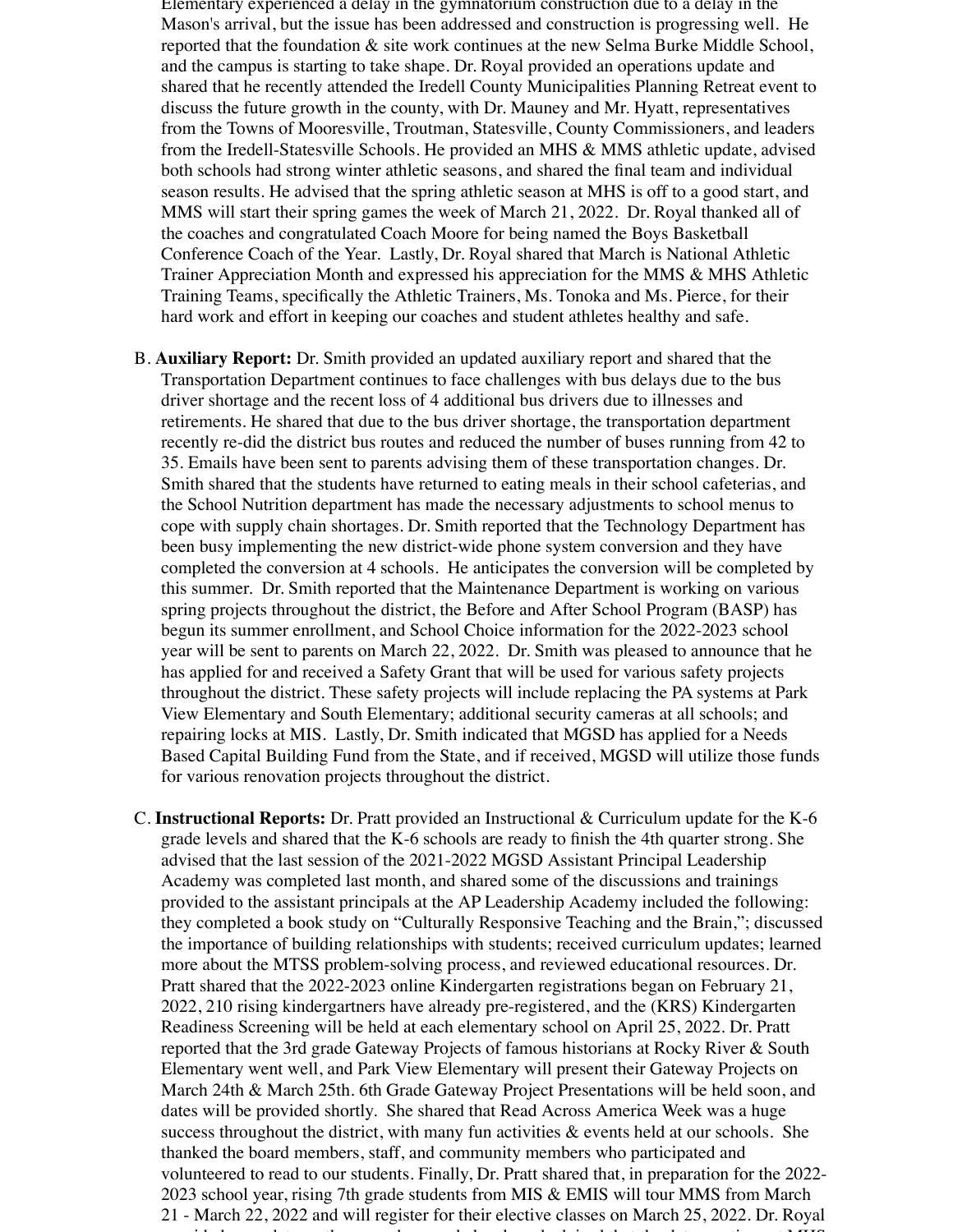volunteered to read to our students. Finally, Dr. Pratt shared that, in preparation for the 2022- 2023 school year, rising 7th grade students from MIS & EMIS will tour MMS from March 21 - March 22, 2022 and will register for their elective classes on March 25, 2022. Dr. Royal provided an update on the secondary grade levels and advised that the data meetings at MHS, NF Woods, MIWAYE, and MMS went well and are now complete. He shared that teachers and staff presented their school plans and the data for the following: attendance, discipline, assessments, and MTSS processes. Dr. Royal proudly reported that 17 MHS students competed in the SkillsUSA Regional Competition on February 28, 2022, earned student earned a medal, and 100% of them placed in this regional competition. He congratulated the students and teachers/advisors for this tremendous feat. Finally, Dr. Royal shared dates for the upcoming events at secondary schools in preparation for the 2022-2023 school year. He advised that the annual MHS Career Bridge Seminar will be held on March 22, 2022, and the MHS Prom will be held at the Charles Mack Citizen Center on April 30, 2022.

- D. **Student Services Report:** Dr. Albert provided an updated Student Services report that included updates on EC, ESL, and Student Services. She advised that the MGSD Exceptional Children's Department (EC) is currently serving 795 Students With Disabilities, and staff is busy preparing for the 2022 Child Count due in April. Dr. Albert reported that summer school options for EC students are underway, and the EC staff is working closely with the Curriculum & Instruction department on summer school options for all students and developing a roster of Students With Disabilities who missed services due to COVID. Dr. Albert advised that the EC virtual Parent Night event held in February was well attended, and parents who attended the event have created a social/support group outside of school. Dr. Albert shared that the annual EC Resource and Transition Fair will be a virtual event held on April 7, 2022, and will include approximately 30 vendors. She reported that the ESL teachers  $\&$  staff were recently provided with diversity  $\&$  inclusion resources and will attend a DPI training on the new ELD standards on March 29, 2022. Dr. Albert provided a student services update and shared that the district counselors and social workers continue to work closely with school teams on attendance & social-emotional learning resources and secondary grade levels staff are being trained on the Check & Connect resource for social and emotional learning and support. Dr. Albert, Ms. McLean, Ms. Honsa, and some school counselors met recently with community members to discuss a possible partnership with MGSD to help provide mental health support to our students and staff. A follow-up meeting will be held on March 31, 2022. Lastly, Dr. Albert shared that she participated in a Suicide Prevention Mayor's Task Force last month and will continue to partner with the Town of Mooresville to increase awareness, prevention, and support for mental health & suicide prevention.
- E. **Business Services Report:** Mrs. Davis reported that the finance department is busy working this current fiscal year, while also planning ahead for the 2022-2023 fiscal year and preparing the local budget. She thanked the executive team, directors, and principals for their contributions in planning for the next fiscal year and advised that she would later present  $\&$ request board approval of the proposed 2022-2023 budget. Mrs. Davis shared that the district recently secured additional funding and thanked Ms. Karriker, BASP director, and Dr. Smith for their partnership in securing the grants. Mrs. Davis advised that auditors from Anderson, Smith & Wike have been auditing at each of our schools and our district-wide financial and controls this week and was pleased to announce that MGSD has been judicial in their financial practices and the audit has been running smoothly.
- F. **Human Resources Report:** Dr. Medlock reported that it is a busy time of year in HR in preparation for the 2022-2023 school year. Dr. Medlock reported that the 2022-2023 Professional Intent Forms were sent to all MGSD staff and provided the data received from the intent forms. All staff intent forms are due by March 25, 2022. She shared that the MGSD 2022-2023 Teacher Recruitment season is underway, and she will participate in Education Career Fairs at: UNC-Greensboro, UNC-Pembroke, UNC-Wilmington, UNC-Charlotte, Appalachian State University, and High Point University. Dr. Medlock advised that the district will hold a Virtual Education Career Fair on April 5, 2022, to recruit and hire the best candidates to join the MGSD family. She shared that the 2022-2023 contract recommendations from all principals are due by April 4, 2022, and she will present them to the board at the May board meeting. Dr. Medlock provided information  $\&$  dates for the following upcoming district events: MGSD is transitioning from TeacherMatch to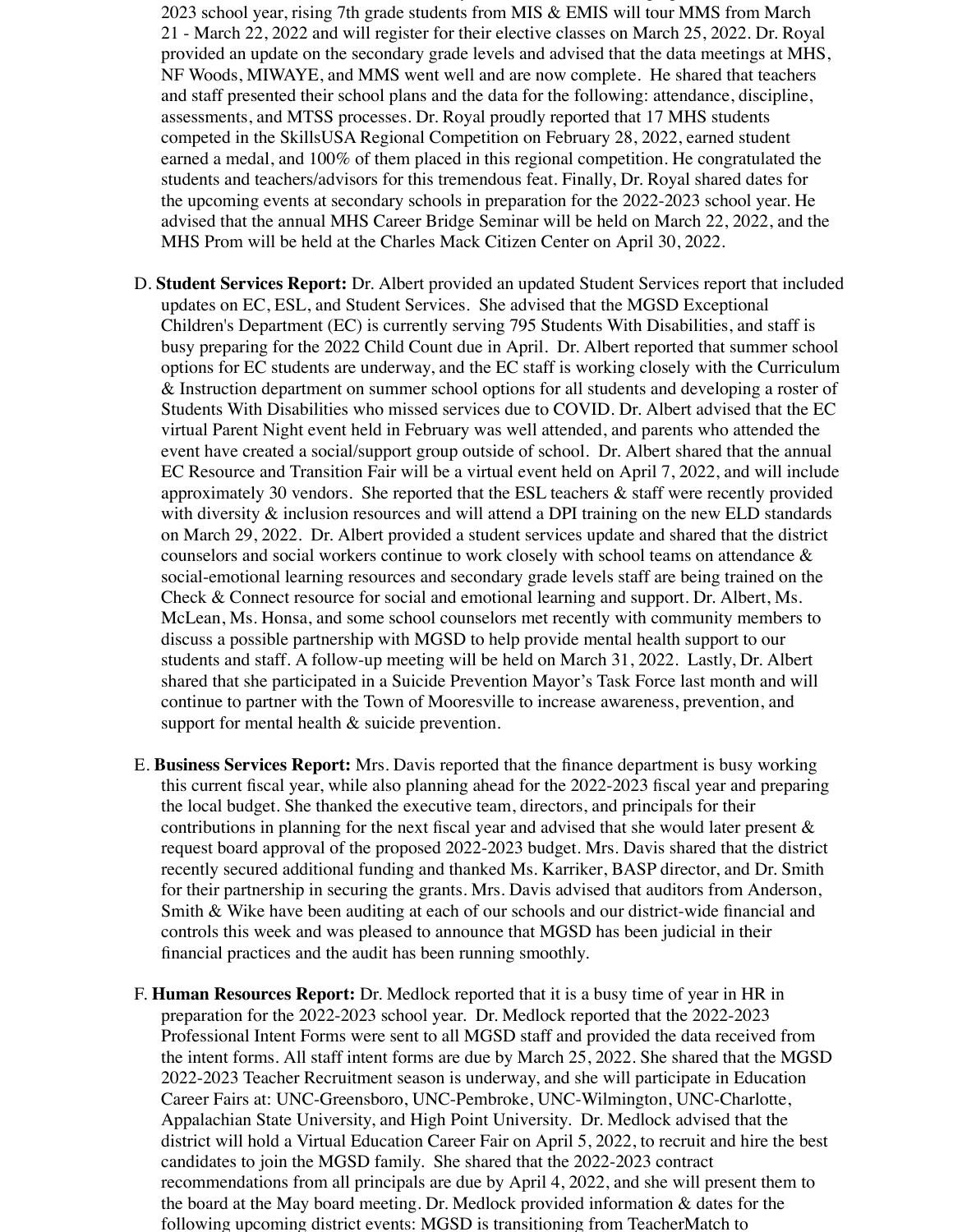recommendations from all principals are due by April 4, 2022, and she will present them to the board at the May board meeting. Dr. Medlock provided information & dates for the following upcoming district events: MGSD is transitioning from TeacherMatch to Powerschool Unified Talent Applicant Tracking System scheduled to start on April 18, 2022; NC Educator License Renewals will begin soon, and all licensed personnel who need to renew their teacher licenses by June 30, 2022; and the 2022 MGSD Teacher of the Year (TOY)/Beginning Teacher of the Year (BTOY) selection process is progressing and schools will submit their TOY & BTOY winners to Human Resources by April 1, 2022. Lastly, Dr. Medlock provided an updated Staff COVID-19 Report since our last regular board meeting on February 8, 2022: a total of **10** COVID-19 staff reports have been made, all individuals tested positive for COVID and had to quarantine.

- G. **Public Communications Report:** Mrs. McLean provided an update on upcoming district and community events and shared that MGSD will welcome Nathan Harmon, speaker and founder of Your Life Speak, who will share his powerful message of overcoming many life struggles with our students and community. Mr. Harmon will be speaking to students at MMS & MHS on April 11 - 12, 2022, and will be holding an evening session that will be open to the community  $\&$  free of charge, on April 11, 2022. Mrs. McLean thanked Mrs. Mary Royal, school counselor at MHS, for all that she has done in gathering information for potential speakers. She shared that MGSD is excited to host the Picnic in the Park event for all MGSD families at Magla Park on April 28, 2022. The leadership team will grill hot dogs and provide snacks at the event. She advised that MGSD is in the process of gauging community interest for a new MGSD volunteering initiative called the Mooresville Motivators, where interested community members will partner with MGSD to volunteer at our schools in different capacities throughout the day. Mrs. McLean stated that the district has met with a small group of district stakeholders to discuss and explain the logistics of this initiative and advised that the district would like to pilot this program in mid-April at MMS & MHS. Parents were sent information regarding the Mooresville Motivators and the volunteering opportunities. Finally, Mrs. McLean provided an updated COVID-19 data for MGSD staff and students since our last board meeting on February 8, 2022: Total number of positive cases and in isolation  $= 3 (2)$ students and 1 staff). The CDC has our community level classified as low.
- H. **Superintendent's Report:** Dr. Mauney shared that MGSD is now in the last quarter of the school year, and thanked MGSD staff for their focus and their plans in place, to finish the 2021-2022 school year strong. Dr. Mauney reported that many great things are occurring throughout our district, and many exciting events will be forthcoming in the Spring. He publicly expressed his gratitude and appreciation to Mayor Atkins, the staff at the Town of Mooresville, General Mallory, the County Commissioners, County staff, and our community members for partnering with MGSD in many capacities, as previously mentioned by our leadership team. Dr. Mauney stated that these community partnerships are vital to the success of our district, and he is thankful for those willing to support MGSD with our common goal of serving our community.
- I. **Board Events and Announcements:** Mr. Hyatt highlighted some of the upcoming events listed on the calendars included in their March board packet.

### **On a first motion by Mr. Whitfield, seconded by Mr. Brawley, the board voted unanimously to approve a 5-minute recess.**

**Report on Redistricting Plan:** Dr. Royal presented the Updating School Boundary Lines Presentation and shared that MGSD has partnered with EDULOG again to create boundary options for MGSD schools. He shared that redistricting plans are currently underway and will take effect for the 2023-2024 school year with the opening of the new Selma Burke Middle School. In addition to the school boundary lines update, MGSD K-6 schools will be reconfigured, elementary schools will serve K-2 grade levels, and intermediate schools will serve 3-6 grade levels. Dr. Royal presented an outline of the process, the timeline, and the current  $\&$ potential school feeder (assignment) pattern. He shared that MGSD will gain input/feedback from all district stakeholders with parent surveys in late summer/early fall 2022. Lastly, Dr. Royal shared that a draft proposal for the redistricting plan will be presented to the school board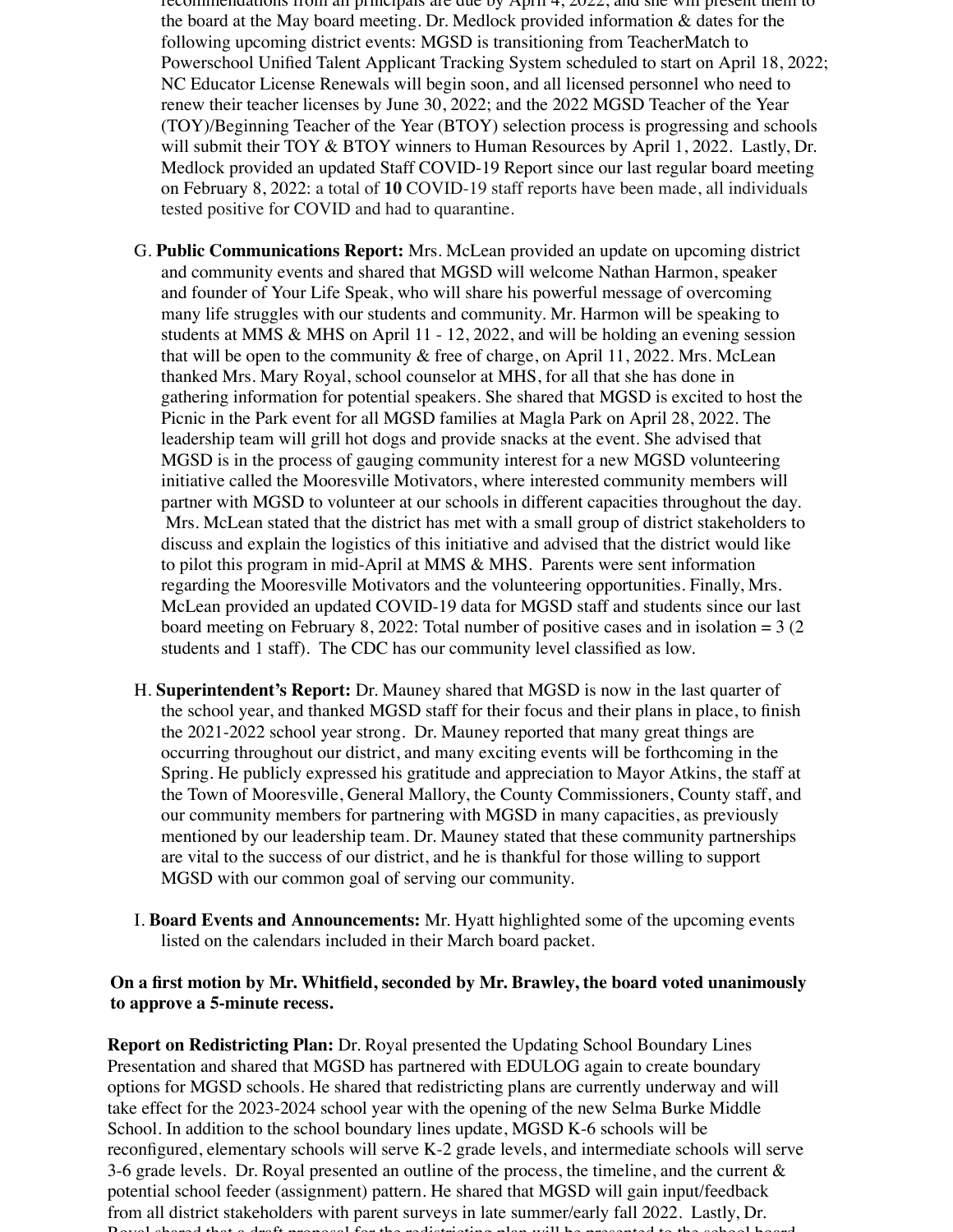potential school feeder (assignment) pattern. He shared that MGSD will gain input/feedback from all district stakeholders with parent surveys in late summer/early fall 2022. Lastly, Dr. Royal shared that a draft proposal for the redistricting plan will be presented to the school board in December for first reading.

**Overview of MGSD Summer Programming:** Dr. Pratt & Dr. Royal presented to the board an overview of the 2021 MGSD Summer Programming Plans for eligible students at the K-12 grade levels that will be offered at elementary, intermediate, and secondary schools this summer. Dr. Pratt shared eligibility criteria's for students to participate in summer school programs at the K-6 grade level, advised that a teacher survey was sent to gauge staff's interest in working in summer programs, and provided the summer staffing data. Dr. Pratt provided highlights of each of the K-6 summer programming plans that will provide students with remediation, intervention, instruction, re-testing, and enrichment. She shared the program details, focus, goals, and daily schedules. Dr. Pratt reported that the K-6 summer programming will offer the following summer programs: Little Explorers for (K-1); RTA Reading Camp (2-3); Math & Remediation Camp (3rd); Math & Science (4-6); Reading & Social Studies (4-6); and JumpStart Camp (rising Kinders & rising 4th graders). The K-3 summer program will be held at Rocky River Elementary, the 4-6 summer program will be held at Mooresville Intermediate, and the Jumpstart Camps will be held at the student's assigned school. Dr. Royal provided highlights of the 7-12 grade level draft summer programming plans that will provide students with: remediation, enrichment, accelerations, and credit & attendance recovery for 9-12 graders. He shared that MGSD will offer the following summer programs: Traditional Summer School; Summer Career Accelerator (CTE & STEM); and Jumpstart program for 7th and 9th graders. Dr. Royal shared the programs details, curriculum & instructional models, focus, goals, and daily schedules. He explained the eligibility requirements for each program and shared the recruitment & staffing process and enrollment data. The MGSD summer programming plans will provide students with free meals and transportation.

**Approval of the 3rd - 6th Grade Summer Program Plan:** Dr. Pratt requested board approval of the 3rd - 6th grade Summer Program Plan, that includes the summer school program dates, instructional format, testing dates, and testing plans & security of test materials. **On a motion by Dr. Marsh, seconded by Mr. Whitfield, the board voted unanimously to approve the 3rd - 6th Grade Summer Program Plan as presented.**

**Approval of Proposed 2022-2023 Budget:** Mrs. Davis presented and requested board approval of the 2022-2023 proposed budget that will be submitted to the Iredell County Commissioners. Mrs. Davis provided highlights of the proposed budget that includes our Current Expense Fund and Capital Outlay Fund. She advised that MGSD calculations for salaries and benefits are based on the SL 2021-180 approved in November 2021. Most staff salaries will increase an average of 2.5%, the matching retirement rate will have a 1.3% increase, and health insurance for each eligible employee will have a \$378 increase. This is a proposed budget that may change. **On a motion by Dr. Marsh, seconded by Mr. Brawley, the board voted unanimously to approve the proposed 2022-2023 Budget as presented.**

**Approval of the March Bonus Payments for COVID-19 Virtual Learning:** Mrs. Davis presented and requested board approval for a one-time, lump sum bonus of \$1,000 to all district level employees not included in the state of North Carolina's definition of "instructional support personnel" in the 2021 Appropriation Act (state budget), but who were and are heavily instrumental in addressing learning loss and assisting in virtual instruction due to COVID. Per the same state guidelines, these employees would have been employed as of January 1, 2022, and participated in one or more COVID trainings between March 12, 2020, and January 1, 2022. Although these bonus payments will require employer matching FICA expenses, retirement will not be withheld, and employer matching will not be required. Mrs. Davis also requested board approval for a one-time, lump sum bonus of \$500 to substitutes that worked at least 75 days from July 22, 2021, through January 28, 2022.

**On a motion by Mr. Brawley, seconded by Mr. Whitfield, the board voted unanimously to approve the March Bonus Payments for COVID-19 Virtual Learning as presented.** 

**Board Policies - First Reading:** Mrs. Davis presented the following 10 board policies being presented for first reading. These policies will be reviewed and will be presented for approval at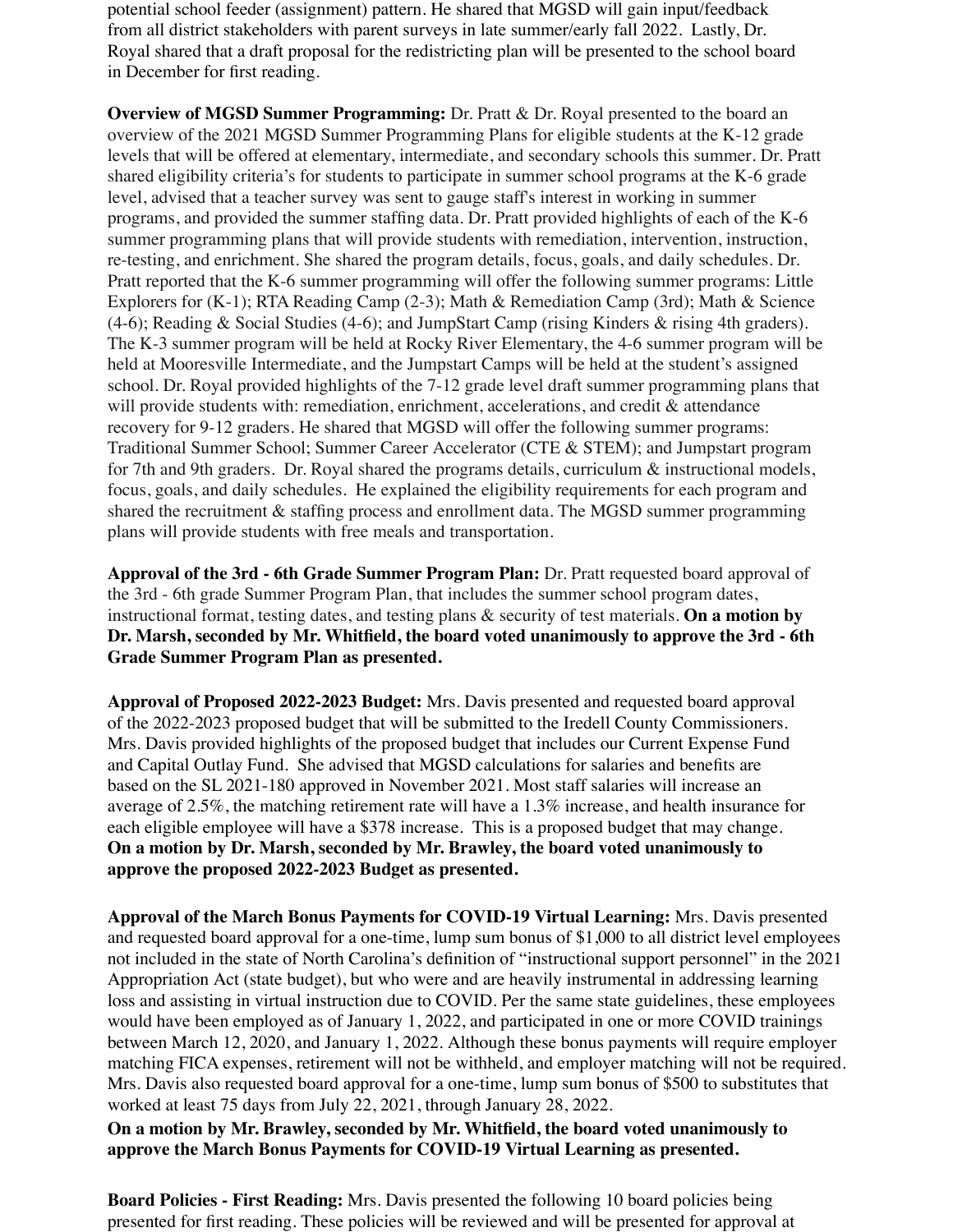**Board Policies - First Reading:** Mrs. Davis presented the following 10 board policies being presented for first reading. These policies will be reviewed and will be presented for approval at the April meeting.

| <b>Policy Number(s):</b> | $\mathbf{Name}(\mathbf{s})$ :                  |
|--------------------------|------------------------------------------------|
| 1310/4002<br>a)          | Parental Involvement                           |
| b) 1720/4030/7235        | Title IX Nondiscrimination on the Basis of Sex |
| d) 2125/7315             | Confidential Information                       |
| e) $2302$                | Remote Participation in Board Meetings         |
| f) $3100$                | Curriculum Development                         |
| $g)$ 3410                | <b>Testing and Assessment Program</b>          |
| i) $3420$                | <b>Student Promotion and Accountability</b>    |
| i) $3460$                | <b>Graduation Requirements</b>                 |
| k) $4135$                | Tuition for Discretionary Admissions           |
| $k)$ 4400                | Attendance                                     |

**Public Comments:** Mr. Kevin Donaldson, Board Attorney, provided the MGSD Public Comment Guidelines and advised that each person would be given 3-minutes to address the board. He introduced each of the following individuals listed on the public comment sign-up sheet: *Shawn Hall, 121 Washburn Range Drive, Mooresville, NC; Teresa Knight, 156 Fellspoint Road, Mooresville, NC; Lea Hidock, 215 Country Lake Drive, Mooresville, NC; Brian D'Amico, 117 Snow Fountain Lane, Mooresville, NC; Brett Kight, 156 Fellspoint Road, Mooresville, NC.*

**Approval of Board Policy: Face Coverings - 4231/5021/7263:** Dr. Mauney presented and requested board approval of the MGSD Board Policy: Face Coverings - 4231/5021/7263. In accordance with the requirements in Senate Bill 654, school boards must approve a face covering policy each month for the remainder of the 2021-2022 school year. Dr. Mauney advised that there have been extensive changes to the NC StrongSchools Toolkit and the NCDHHS public school guidance that are in line with MGSD's current policy and made his recommendation for the board to approve our current masking policy approved last month. **On a first motion by Dr. Marsh, seconded by Mrs. Pennell, the board voted unanimously to approve the Face Covering Policy 4231/5021/7263 as follows:** Face covering optional at all MGSD schools and facilities, no contract tracing, and no exclusion of individuals who are close contacts; not COVID-19 positive; sick; or symptomatic. If an individual tests positive for COVID-19, they will need to isolate at home for five days and be symptom free for 24 hours. The board will revisit the MGSD face covering policy at the next board meeting on April 12, 2022.

Mr. Hyatt, under G.S. §143-318.11 (a)(6)  $\&$  (a)(3), announced the board would go into a closed session to review personnel and consult with the board attorney. **On a motion by Mr. Brawley, Seconded by Mrs. Pennell, the board voted unanimously to go into closed session.**

**On a motion by Mr. Whitfield, seconded by Dr. Marsh, the board voted unanimously to adjourn from the closed session.**

**On a motion by Mr. Whitfield, seconded by Mrs. Pennell, the board voted unanimously to approve the personnel list as recommended by the Superintendent.**

#### **New Employees:**

Karen Bryden, Substitute, School Nutrition, 02/23/2022 Jennifer Decker, Substitute Teacher, 02/10/2022 Christopher Fadden, Substitute Teacher, 02/28/2022 Kirsten Falls, Occupational Therapist, MGSD, 03/14/2022 Cristina Juhasz, Substitute Teacher, 02/28/2022 Kelly Steele, Bus Driver/Shuttle Driver, 02/07/2022

#### **Promotions/Changes:**

Stephanie Shaw, CTE Business Teacher, MMS, 07/01/2022, Transferred from 4th Grade Teacher at MIS Jill Zsuppan, Administrative Intern, PVES, 07/01/2022 - 06/30/2023, Transferred from Teacher at MIS Patti Avina, Assistant (5.5 Hours), School Nutrition/PVES, 02/07/2022, Transferred from a 4.5-hour assistant in School Nutrition